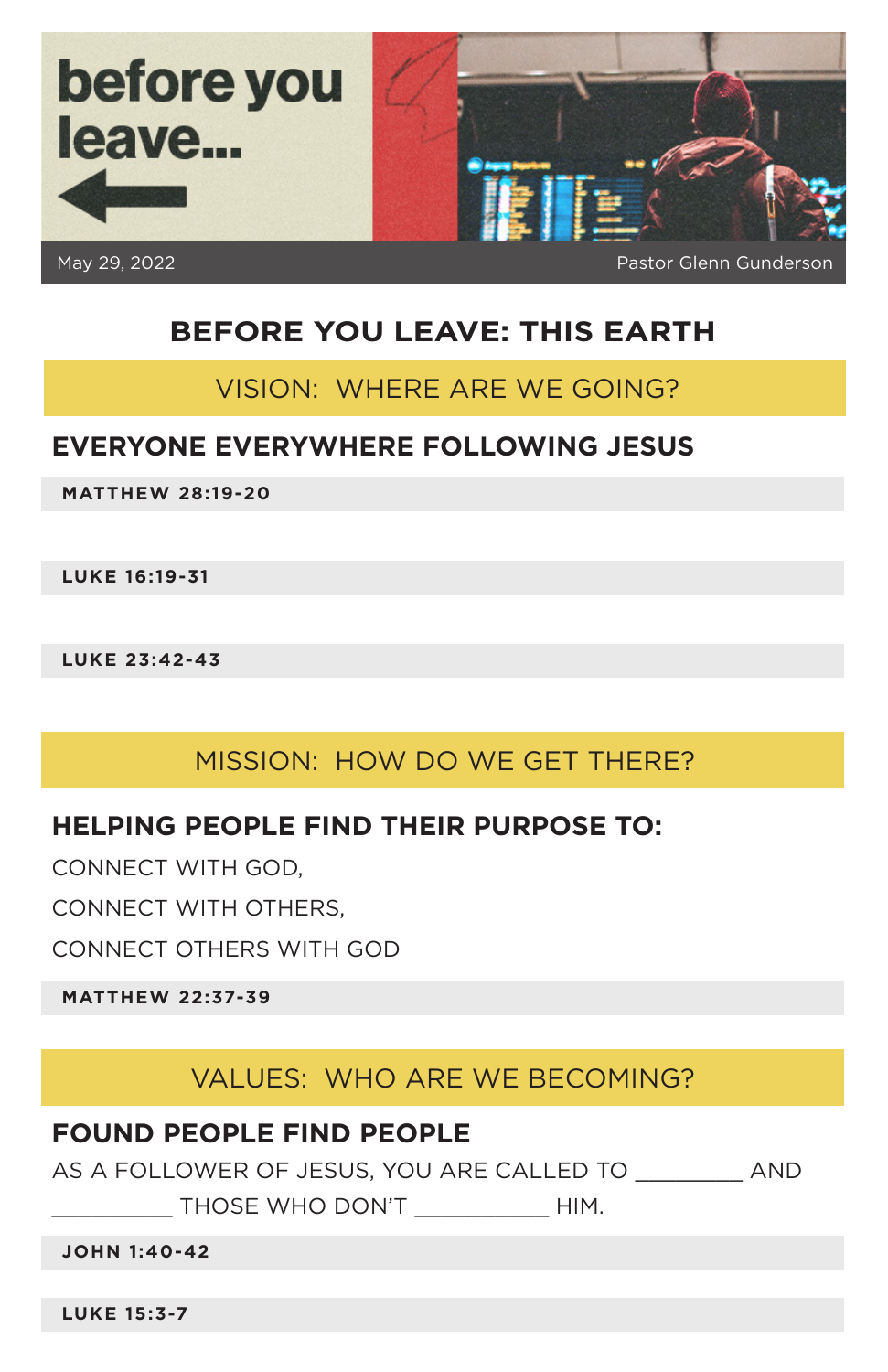*"Every church's gravitational pull is toward the 99."*

*Andy Stanley*

*"There are two tensions in a church, outreach and nurture. Without intentionality, nurture always wins."*

*Dave Browning*

## **WE ARE BETTER TOGETHER**

GOD CREATED YOU TO SHARE \_\_\_\_\_\_\_\_\_\_\_ WITH \_\_\_\_\_\_\_\_\_\_.

**HEBREWS 10:24-25**

### **GROWING PEOPLE CHANGE**

AS YOU FOLLOW JESUS, YOU WILL ALWAYS HAVE A \_\_\_\_\_\_\_\_

\_\_\_\_\_\_\_\_\_ TO TAKE.

**ROMANS 12:2**

### **EVERYONE IS DESIGNED TO SERVE**

GOD MADE YOU TO MAKE A \_\_\_\_\_\_\_\_\_\_\_\_\_\_\_\_\_\_ WHEN YOU

 $\overline{O}$ THERS.

**1 PETER 4:10**

### **GENEROUS PEOPLE TRANSFORM THE WORLD**

THE \_\_\_\_\_\_\_\_\_\_\_ \_\_\_\_\_\_\_\_\_\_\_\_\_\_\_ IS THE BEST PLACE TO INVEST

BECAUSE EVERY DOLLAR YOU

GOES FURTHER FASTER.

**1 TIMOTHY 6:18-19**

**PSALM 17:14-15**

**Fill in the blanks:** find, reach, know, life, others, next, step, difference, serve, local, church, financially, give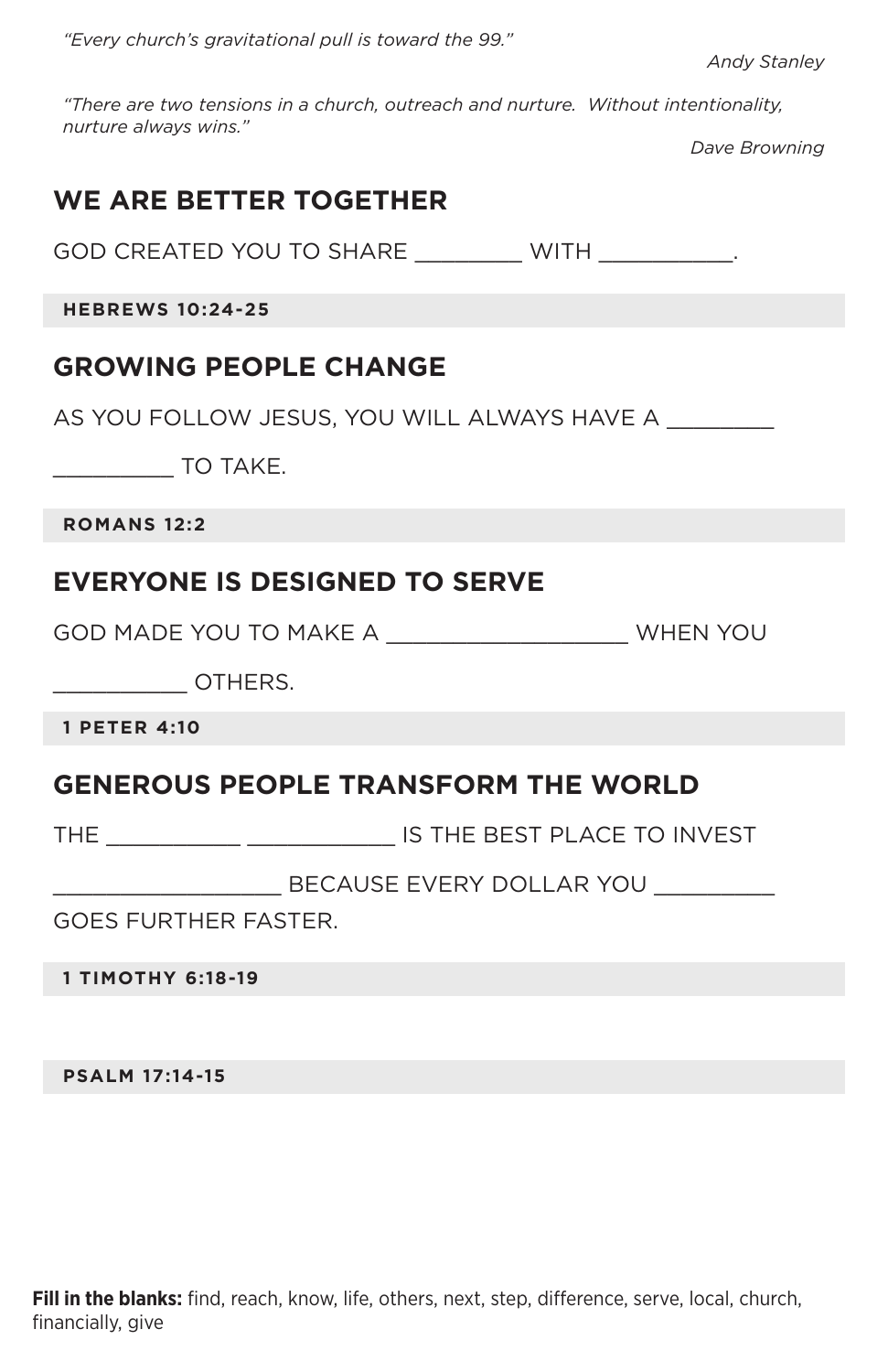STUDY GUIDE WEEK 6 - THIS EARTH

*The following questions are provided for your personal reflection and application and for you to discuss with your family, friends, and Life Group. If you are missing any Study Guides, they are available at the Connect Center or online with the sermon archives each week.*

## OPEN UP

Do you prefer to ask questions or answer them? Why?

## READ THIS

Rom 8:14-17

# ASK THIS

What does it mean to be "led by the Spirit" (v.14)?

What does it mean to you that you are not God's slave, but his child?

Because of Jesus we are able to call God "Abba, Father!" What does this tell you about the kind of relationship God wants with you?

# READ THIS

Rom 12:9-21

# ASK THIS

How does this passage apply to loving other believers (vv. 9-13), versus those who don't follow Jesus (vv. 14-21)? Which group in general do you struggle more to love?